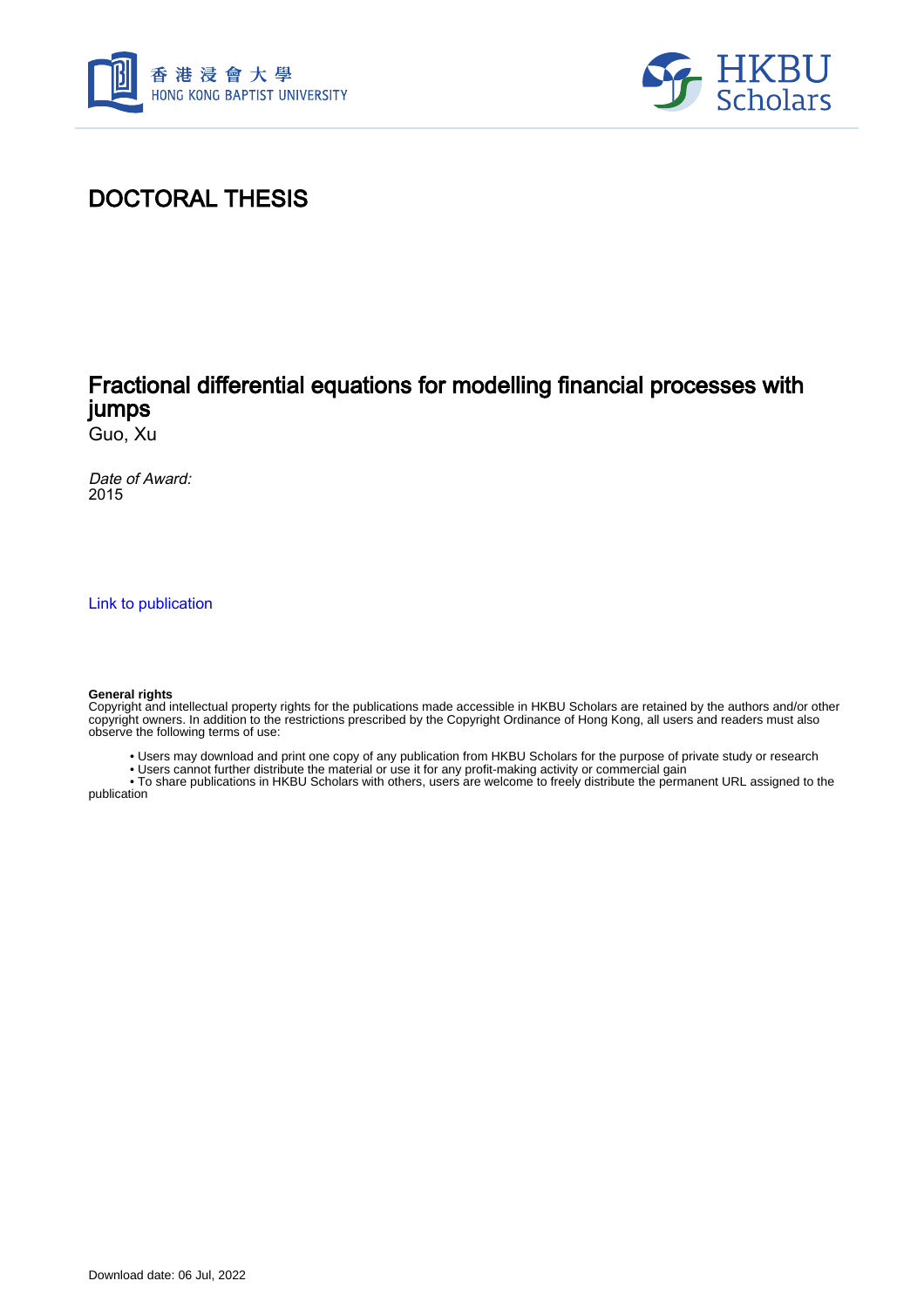# ABSTRACT

The standard Black-Scholes model is under the assumption of geometric Brownian motion, and the log-returns for Black-Scholes model are independent and Gaussian. However, most of the recent literature on the statistical properties of the log-returns makes this hypothesis not always consistent. One of the ongoing research topics is to find a better financial pricing model instead of the Black-Scholes model.

In the present work, we concentrate on two typical 1-D option pricing models under the general exponential Lévy processes, namely the finite moment log-stable (FMLS) model and the the Carr-Geman-Madan-Yor-eta (CGMYe) model, and we also propose a multivariate CGMYe model. Both the frameworks, and the numerical estimations and simulations are studied in this thesis.

In the future work, we shall continue to study the fractional partial differential equations (FPDEs) of the financial models, and seek for the efficient numerical algorithms of the American pricing problems.

Keywords: fractional partial differential equation; option pricing models; exponential Lévy process; approximate solution.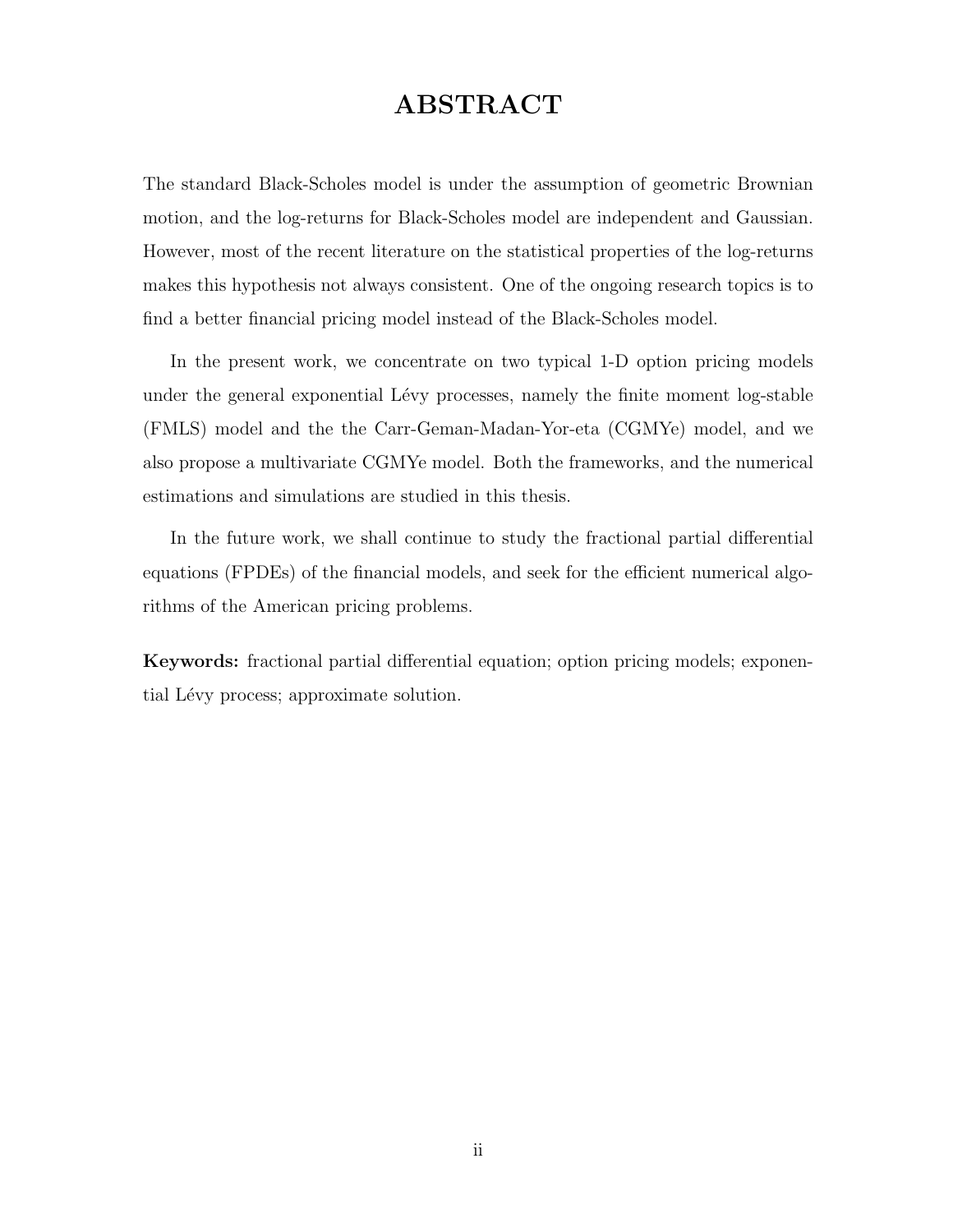### ACKNOWLEDGEMENTS

First and foremost, I would take this chance to express my deepest gratitude to Dr. LING Leevan, my principal supervisor, for his constant encouragement and guidance. Without his consistent illuminating instruction and great patience, this thesis could not have reached its present form. His professional quality, good habits in research field, and outstanding character in behaviors, will benefit me for life.

Meanwhile, I would also thank Prof. TANG Tao, my co-supervisor, and Prof. LIU Jianya of Shandong University, and Prof. Benny HON from the City University of Hong Kong, by this chance. Prof TANG, Prof. LIU and Prof. HON offered great supports and help at the most critical time in my life. Under their professional guidance, I took less detours on my research. I would thank Prof. WANG Hong and Dr. LI Yutian at the same time, for their invaluable advice and helpful comments in my study.

Moreover, I wish to thank Hong Kong Baptist University for providing quality courses and the whole-person education. I am also greatly indebted to the teachers, secretaries and technicians at the Department of Mathematics for their great help.

Finally, I wish to express my gratitude to my parents, for their love and confidence in me all through these years.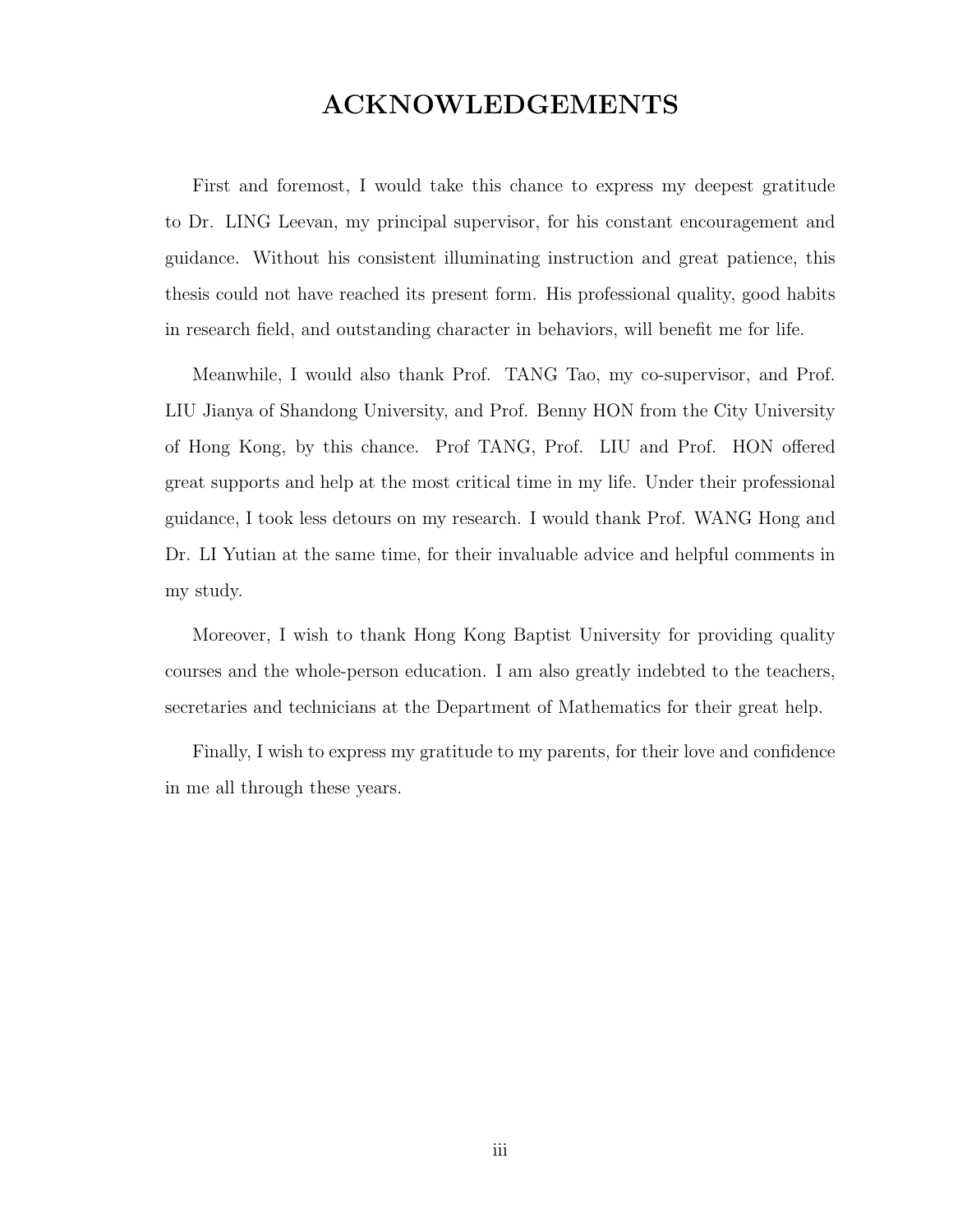# Table of Contents

| Declaration      |                                               |                                                                            | $\mathbf{i}$     |  |
|------------------|-----------------------------------------------|----------------------------------------------------------------------------|------------------|--|
| ${\bf Abstract}$ |                                               |                                                                            | <i>ii</i>        |  |
| Acknowledgements |                                               |                                                                            |                  |  |
|                  | <b>Table of Contents</b>                      |                                                                            | iv               |  |
|                  | List of Tables                                |                                                                            | vii              |  |
|                  | List of Figures                               |                                                                            | viii             |  |
|                  |                                               | Chapter 1 Introduction                                                     | $\mathbf{1}$     |  |
| 1.1              |                                               | General introduction for option pricing problems $\dots \dots \dots \dots$ | $\mathbf{1}$     |  |
| 1.2              |                                               |                                                                            | $\sqrt{2}$       |  |
|                  | 1.2.1                                         | Black-Scholes model for European options                                   | $\boldsymbol{3}$ |  |
|                  | 1.2.2                                         | Binomial option pricing model for American options                         | $\overline{4}$   |  |
| 1.3              |                                               |                                                                            | $\mathbf 5$      |  |
|                  | 1.3.1                                         | Overview of jump process models                                            | $\mathbf 5$      |  |
|                  | 1.3.2                                         |                                                                            | $\overline{7}$   |  |
|                  | 1.3.3                                         | Some typical pricing models on Lévy process                                | 13               |  |
| 1.4              | Fourier transform method for pricing problems |                                                                            | 17               |  |
|                  | 1.4.1                                         |                                                                            | 17               |  |
|                  | 1.4.2                                         | Derivation of a call option price for Black-Scholes model with             |                  |  |
|                  |                                               |                                                                            | 18               |  |
|                  | 1.4.3                                         | The fundamental solution of the Black-Scholes                              | 20               |  |
|                  | 1.4.4                                         | The general work flow of option pricing framework $\ldots \ldots$          | 20               |  |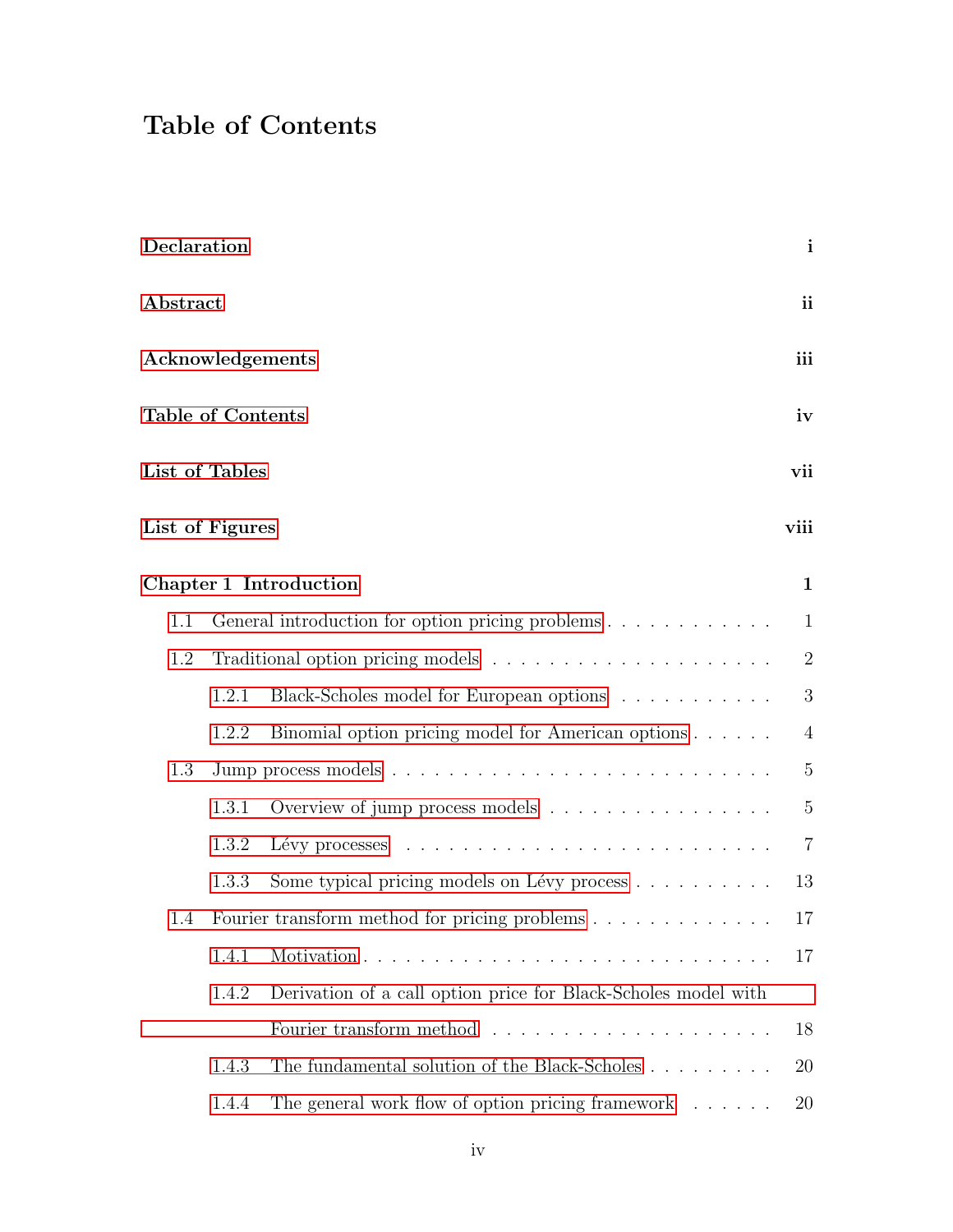| 1.5 |       |                                                                                  | 21     |  |
|-----|-------|----------------------------------------------------------------------------------|--------|--|
|     | 1.5.1 | Definitions of fractional derivatives $\ldots \ldots \ldots \ldots \ldots$       | $21\,$ |  |
|     | 1.5.2 |                                                                                  | 24     |  |
|     | 1.5.3 | Quadratic approximation method for American option problems                      | 25     |  |
|     |       | Chapter 2 Finite moment log-stable (FMLS) process model                          | 29     |  |
| 2.1 |       |                                                                                  |        |  |
|     | 2.1.1 | The characteristic function and the FPDE $\;\ldots\; \ldots\; \ldots\; \ldots\;$ | 30     |  |
|     | 2.1.2 | Derivation of the fundamental solution $\ldots \ldots \ldots \ldots$             | 32     |  |
| 2.2 |       | Analytic approximation for American options                                      | 33     |  |
|     | 2.2.1 | Characterization of American option                                              | 33     |  |
|     | 2.2.2 | Derivation of the decomposition formula and the integral equa-                   |        |  |
|     |       | tion of the optimal-exercise boundary $\dots \dots \dots \dots \dots$            | 35     |  |
|     | 2.2.3 | Asymptotic behavior close to expiry                                              | 38     |  |
|     | 2.2.4 | Finding the American option values using quadratic approxi-                      |        |  |
|     |       |                                                                                  | 40     |  |
| 2.3 |       | Numerical simulations by approximating the fundamental solution $\,$ . $\,$ .    | 43     |  |
| 2.4 |       | Alternative numerical methods and simulation examples                            |        |  |
|     | 2.4.1 | Overview of Gauss-Jacobi spectral method                                         | 46     |  |
|     |       | 2.4.2 Numerical examples                                                         | 51     |  |
|     |       | Chapter 3 Carr-Geman-Madan-Yor-eta (CGMYe) model                                 | 60     |  |
| 3.1 |       | Framework of European option pricing problems                                    | 61     |  |
|     | 3.1.1 | The characteristic function and the FPDE                                         | 61     |  |
|     | 3.1.2 | Derivation of the fundamental solution $\ldots \ldots \ldots \ldots$             | 63     |  |
| 3.2 |       | Analytic approximation for American options                                      |        |  |
|     | 3.2.1 | Decomposition formula and the integral equation for the optimal-                 |        |  |
|     |       |                                                                                  | 65     |  |
|     | 3.2.2 |                                                                                  | 68     |  |